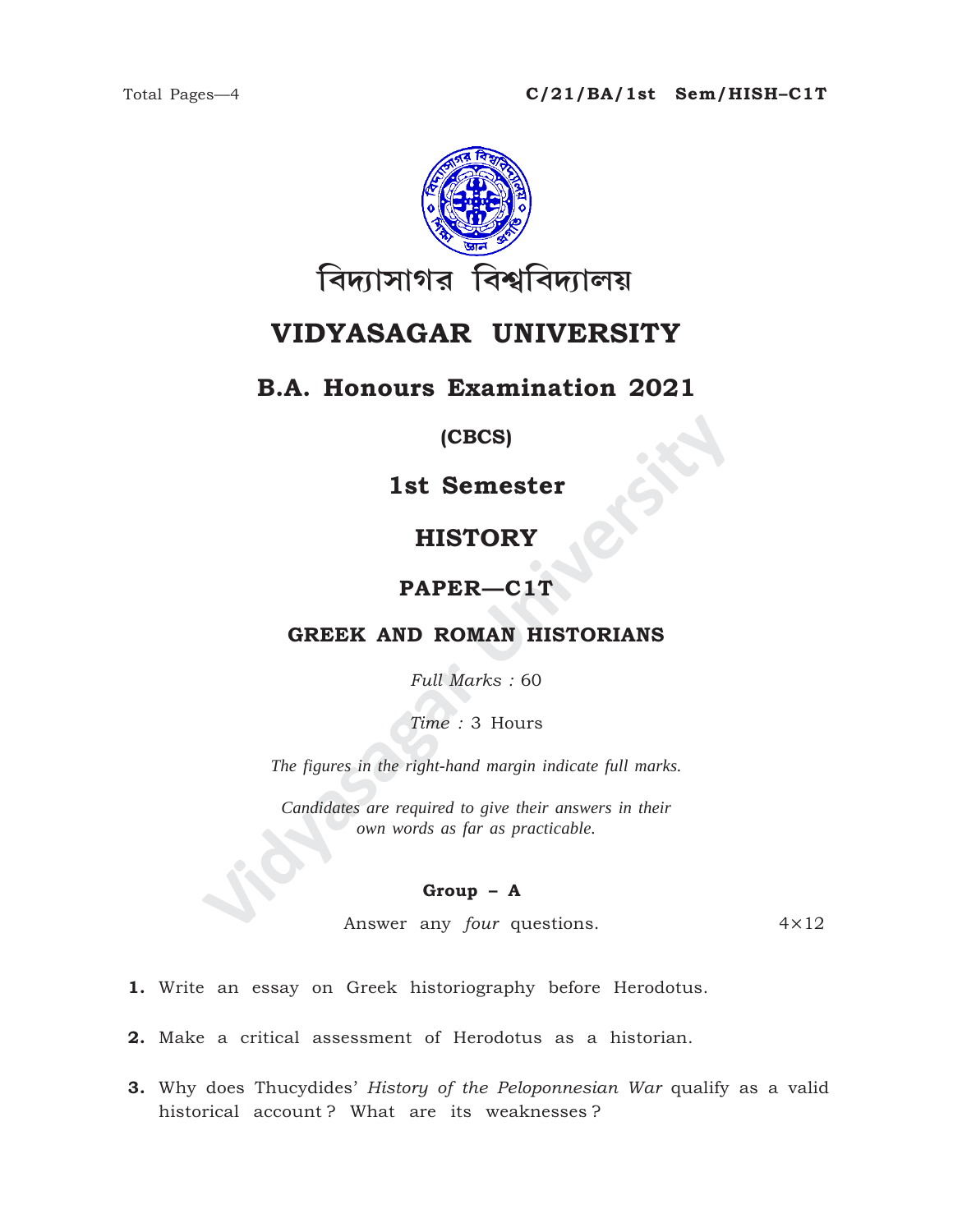**4.** How did Cicero justify the role of mortality in the writing of history ?

**5.** Discuss the plague epidemic in Athens, according to Thucydides.

**6.** Make an assessment of Catto, the Elder.

**7.** Compare the writing style of Livy and Tacitus.

**8.** Evaluate Polybius as a historian.

#### **Group – B**

Answer any *six* questions. 6×2

**9.** What is known about the historical works of Charon of Lampsacus ?

**10.** What is the subject matter of Herodotus' *The Histories* ?

**11.** What is the subject matter of the *History of the Peloponnesian War* ?

**12.** What is logography ?

**13.** What do you mean by Pragmatic History ?

**14.** What is *Graeci Annals* ?

**Group - B**<br>Answer any *six* questions.<br>
is known about the historical works of Charon of Lamp<br>
is the subject matter of Herodotus' *The Histories* ?<br>
is the subject matter of the *History of the Peloponnesian*<br>
is logogra **15.** Who was Diodorus Siculus ? Write the name of one of his notable books.

**16.** Who signed the Peace of Nicias Pact and when ?

**17.** Mention the name of any two books written by Catto.

**18.** Why was Hecataeus of Meletus been regarded as the most important predecessor of Herodotus ?

C/21/BA/1st Sem/HISH–C1T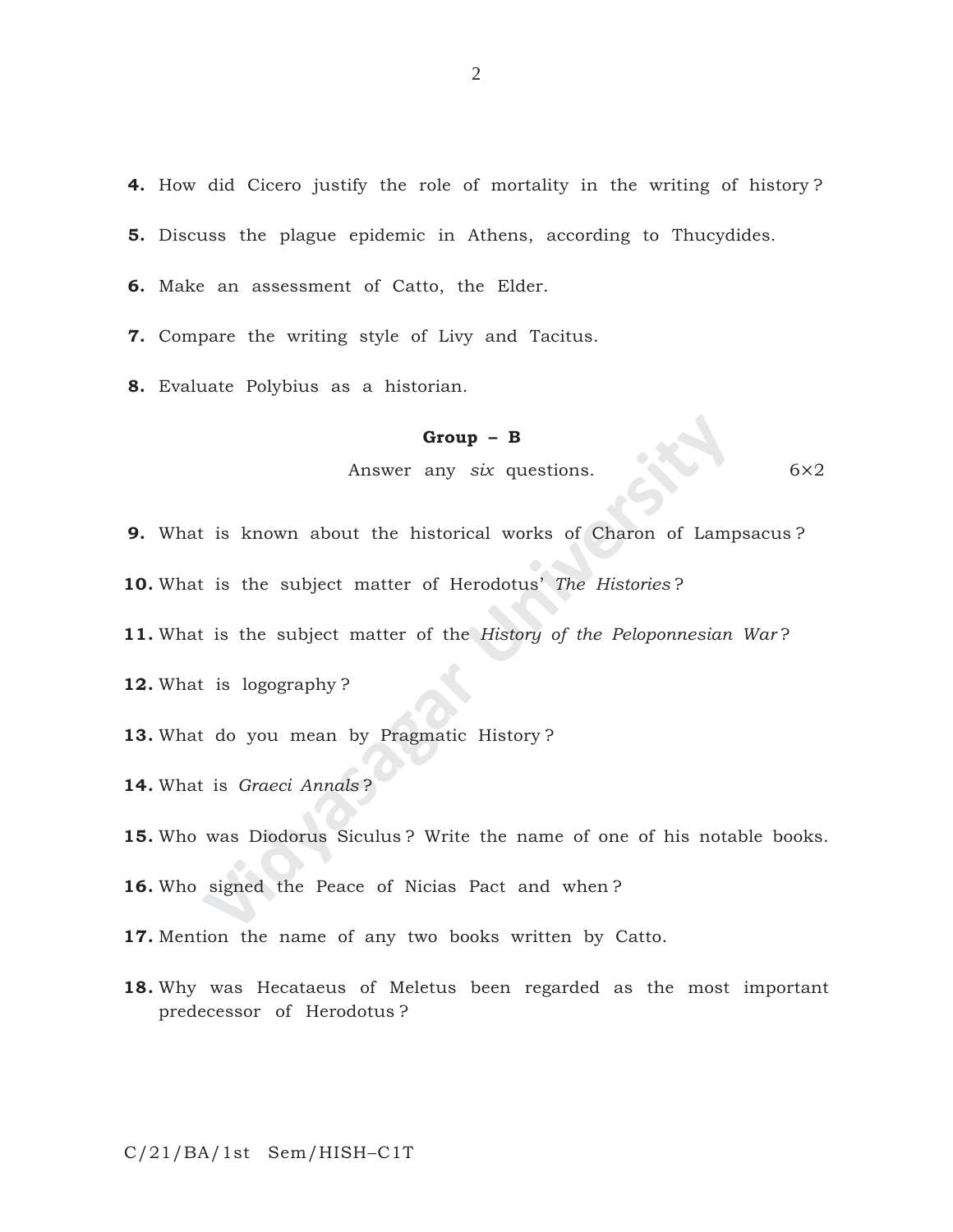#### **Group – A**

# $\theta$ )  $D$ ahaa Ge buuraaa. buupa segag Oepa ap laaas ue-**4**×**12**

- 5. WEDOUONYL (1912916 OZGEIG GDAD EYIGYIU IYAVYO UAP YEYP  $8D$   $(121)$
- 2. W2DOODDU PO UAP COGOUAGO.G OOW2 bOCO  $\mathcal D$ POL $\mathcal D$ C $\mathcal D$ R $\mathcal D$ G (1 $\mathcal D$ L $\mathcal D$ C  $\mathcal D$ T $\mathcal D$ C  $\mathcal D$  and  $\mathcal D$
- May Controller Incorpression of the Controller Composed Controller Composed Controller Componential Department<br>Width Componential Department Composed Componential Department<br>Width Componential Department Composed Component  $2.2996$  '0992707072' (Thucydidis) D2PODOC2276910 (Peloponnesian) WOPPAO PO UAP WOOAO COGOU OOW OOOO nagam re|
- $6.$   $20600$  or  $22$   $27220$   $(070220)$  are  $0.5270$   $(10000$   $000)$  $DSD30$   $OSDO2$ ,  $DSD201$
- $6.$   $3009202$  (Athens)  $32.099270707072$  (OW50607072)  $P263002$ ayepiyasa, yayayyay wawao os wayepeaye ysi
- ୯. ८२khno (Cetto), ମଦାଥର (Elder) 1021020 02 ପଥ.୮ ଥାଏଥା ପଥ ।
- 2. PZW97 (Livy) OD OORZYNY (Tacitus) 672006 OPOG WYCH WOWOO  $O\phi$ ang. Dagaang  $C1$
- $\mathbb{C}$ . DOPAVAGOL ( DOPGVAYL) PO UAP COIGOUAGO. HOLOR, UOIC  $20000$   $(121)$